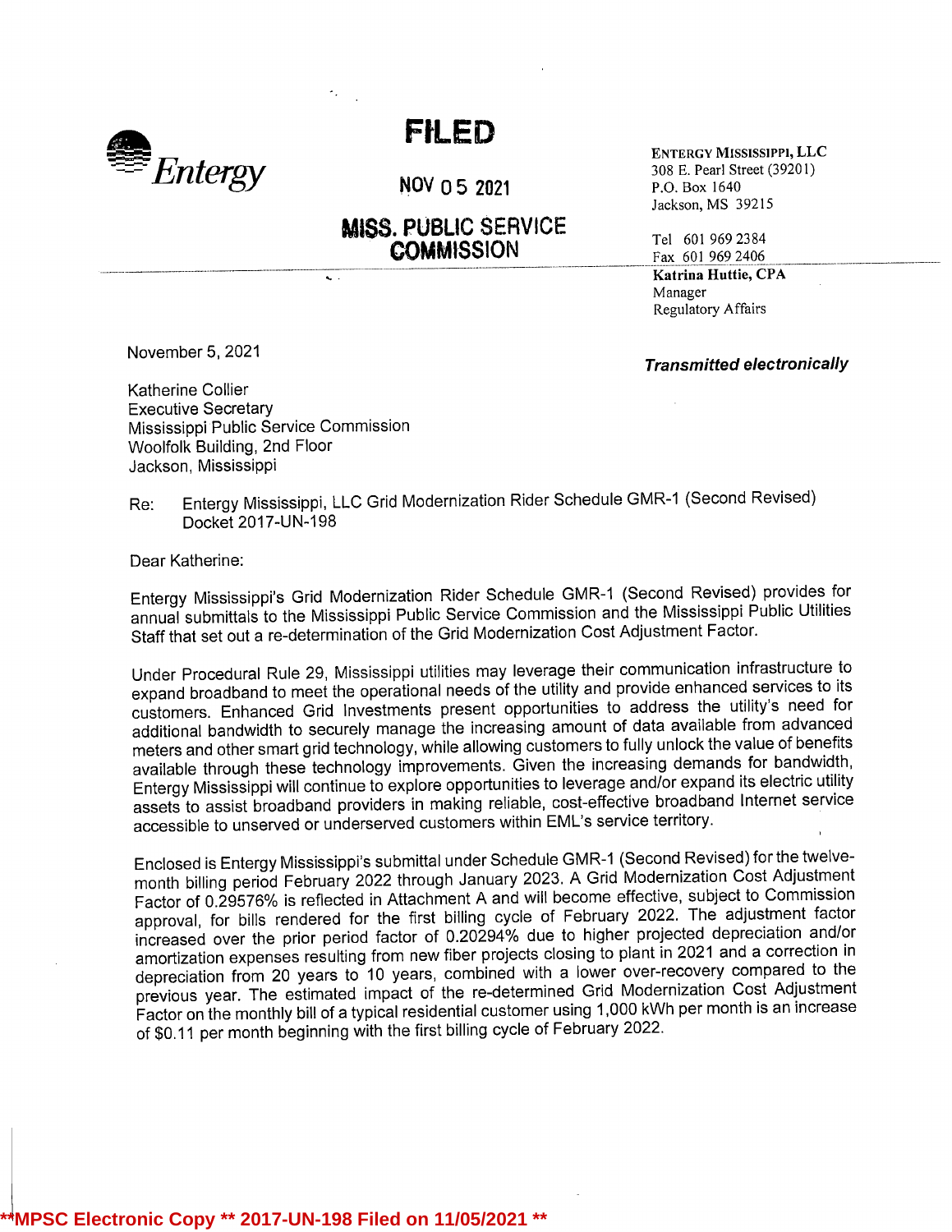Katherine Collier November 5, 2021 Page 2

Residential **Bill Impact**<br>Based on "Current Proposed Based on<br>| Proposed Based on"<br>| Presidential | Presidential | Proposition Residential Residential 1000 kW<br>Factor Factor Beage Docket | Description Schedule Factor 2009-UN-64 Energy Efficiency | EE-2 (Second Revised) | \$0.000043 | \$0.000000 | (\$0.04) January Impact (\$0.04) 2013-UN-178 Energy Cost Recovery ECR-4 (Revised) (\$0.019957) (\$0.008816) \$11.14 2017-UN-198 Grid Modernization GMR-1 (Second Revised) 0.20294% 0.29576% \$0.11 2017-UA-189 MISO Cost & Revenue MISO-2 -2.98907% -4.03862% (\$1.17) 2014-UN-132 Power Management PMR-12 (Revised) 0.89759% -0.95553% (\$2.05) 2018-UN-258 Restructuring Credit RC-1 (Revised) -0.40082% -0.36451% \$0.04 2014-UN-132 Unit Power Cost UPC-4 (Revised) 2.67221% 2.32926% (\$0.38) February Impact \$7.69 Combined Total Impaci \$7.65

Entergy Mississippi will submit the following factor updates today:

The combined total impact of the November annual submittals on the monthly bill of <sup>a</sup> typical residential customer using 1,000 kWh per month is an increase of \$7.65 per month.

The GMR-1 (Second Revised) Grid Modernization Cost Adjustment Factor shall become effective in accordance with <sup>a</sup> Commission Order approving such revised factor. A copy of this letter and supporting workpapers are being submitted to Ms. Sally Doty for the Mississippi Public Utilities Staff's review.

Sincerely,

Katrina Abuttie

Katrina Huttie

**Enclosures** 

cc: Sally Doty Emily Kruger , Sam Mabry

**\*\*MPSC Electronic Copy \*\* 2017-UN-198 Filed on 11/05/2021 \*\***